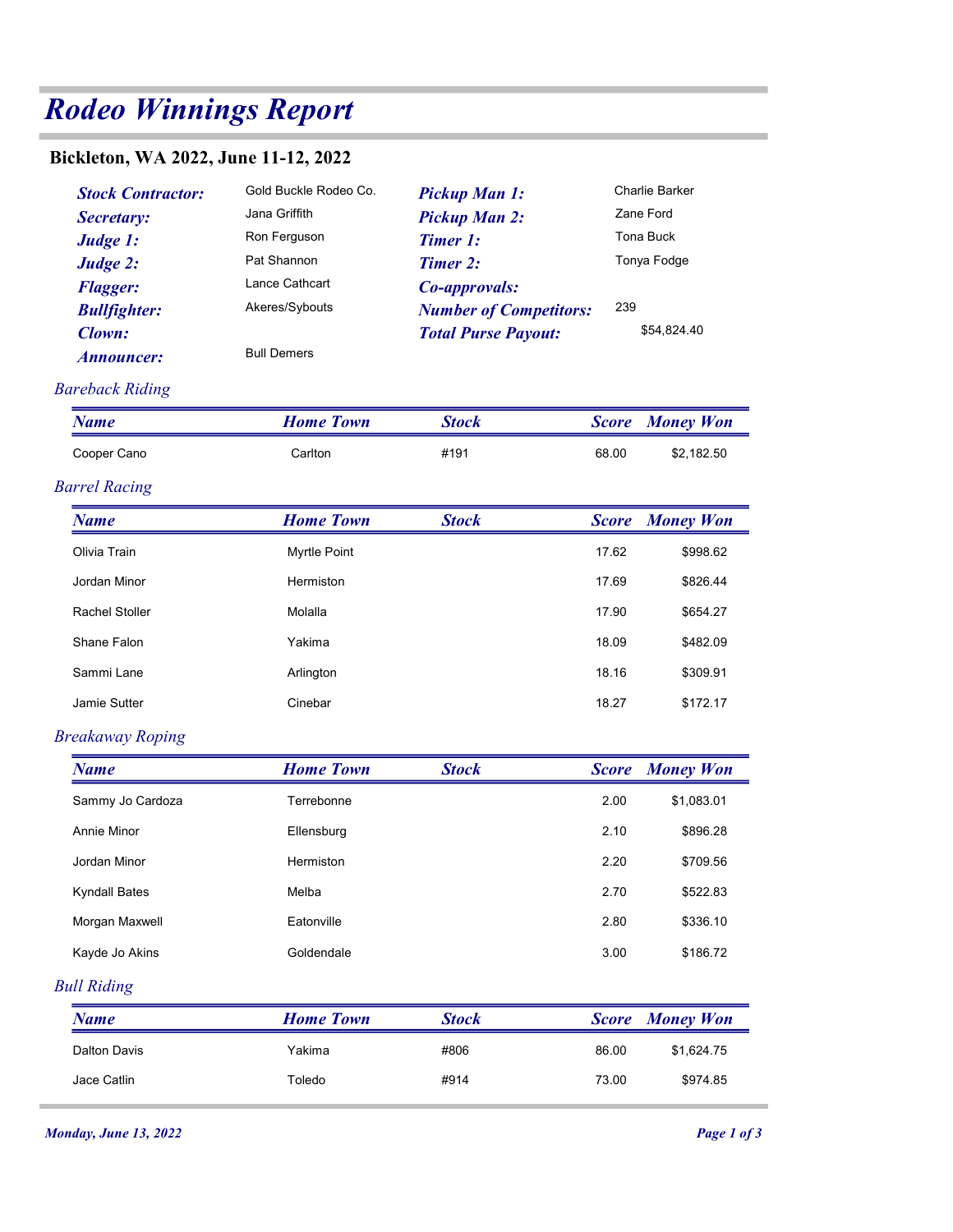| <b>Wyatt Moulton</b>         | Fruitland            | #720              | 67.00        | \$649.90               |
|------------------------------|----------------------|-------------------|--------------|------------------------|
| Novice SB                    |                      |                   |              |                        |
| <b>Name</b>                  | <b>Home Town</b>     | <b>Stock</b>      | <b>Score</b> | <b>Money Won</b>       |
| Mike Reed                    | Columbia City        | Hawkeye 457       | 73.00        | \$145.50               |
| Seth Hart                    | St. Helens           | #060              | 47.00        | \$97.00                |
| <b>Saddle Bronc Riding</b>   |                      |                   |              |                        |
| <b>Name</b>                  | <b>Home Town</b>     | <b>Stock</b>      | <b>Score</b> | <b>Money Won</b>       |
| Charlie Barker               | Fossil               | Yellow Roses P6   | 82.00        | \$843.90               |
| Cooper Dewitt                | Rio Rico             | Miss Longview 680 | 77.00        | \$698.40               |
| Mike Reed                    | Columbia City        | Roany 445         | 76.00        | \$552.90               |
| Mark O Dempsey               | Redmond              | #891              | 74.00        | \$407.40               |
| Joe Scott Jr.                | Madras               | Miss Kitty P2     | 71.00        | \$261.90               |
| Cooper Cano                  | Carlton              | #776              | 67.00        | \$72.75                |
| Seth Hart                    | St. Helens           | #891              | 67.00        | \$72.75                |
| <b>Steer Wrestling</b>       |                      |                   |              |                        |
| <b>Name</b>                  | <b>Home Town</b>     | <b>Stock</b>      |              | <b>Score</b> Money Won |
| <b>Travis Thompson</b>       | Vancouver            |                   | 5.70         | \$815.77               |
| Trav Johnson                 | Eltopia              |                   | 6.00         | \$675.12               |
| Jarin Ladiges                | White Salmon         |                   | 6.10         | \$534.47               |
| Colin Wolfe                  | Sunnyside            |                   | 6.80         | \$393.82               |
| Cord Gomes                   | Antelope             |                   | 7.10         | \$253.17               |
| Braedyn White                | Dayton               |                   | 7.80         | \$140.65               |
| <b>Team Roping Header</b>    |                      |                   |              |                        |
| <b>Name</b>                  | <b>Home Town</b>     | <b>Stock</b>      | <b>Score</b> | <b>Money Won</b>       |
| Reno Stoebner                | Austin               |                   | 5.70         | \$829.84               |
| Justin Farber                | <b>Battle Ground</b> |                   | 6.10         | \$686.76               |
| Jake Raley                   | <b>Brush Prairie</b> |                   | 6.20         | \$543.69               |
| Dale Benevides               | Touchet              |                   | 6.30         | \$400.61               |
| Jett Stewart                 | Heppner              |                   | 6.50         | \$257.53               |
| Josh Jacobs                  | Buckley              |                   | 7.00         | \$143.07               |
|                              |                      |                   |              |                        |
| <b>Monday, June 13, 2022</b> |                      |                   |              | Page 2 of 3            |